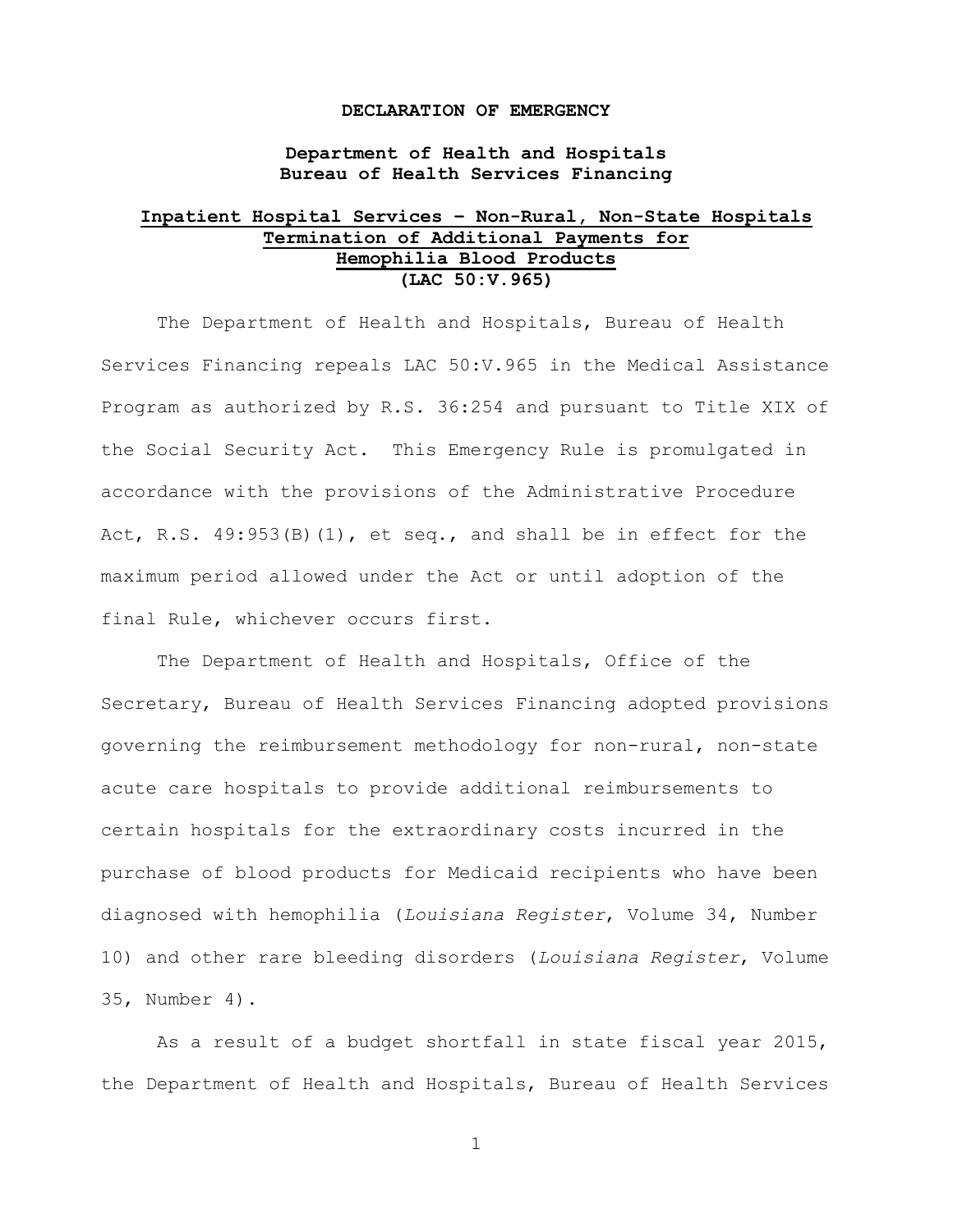Financing now proposes to amend the provisions governing the reimbursement methodology for inpatient hospital services rendered by non-rural, non-state hospitals to eliminate the additional reimbursements for hemophilia blood products purchased by hospitals. This action is being taken to avoid a budget deficit in the Medical Assistance Program. It is estimated that the implementation of this Emergency Rule will reduce expenditures for inpatient hospital services by approximately \$300,000 for state fiscal year 2014-2015.

Effective March 5, 2015, the Department of Health and Hospitals, Bureau of Health Services Financing amends the reimbursement methodology for inpatient hospital services rendered by non-rural, non-state hospitals in order to repeal the provisions governing additional reimbursements for hemophilia blood products.

### **Title 50**

## **PUBLIC HEALTH─MEDICAL ASSISTANCE Part V. Hospital Services Subpart 1. Inpatient Hospitals**

### **Chapter 9. Non-Rural, Non-State Hospitals**

**Subchapter B. Reimbursement Methodology**

### **§965. Hemophilia Blood Products**

Repealed.

AUTHORITY NOTE: Promulgated in accordance with R.S. 36:254 and Title XIX of the Social Security Act.

2